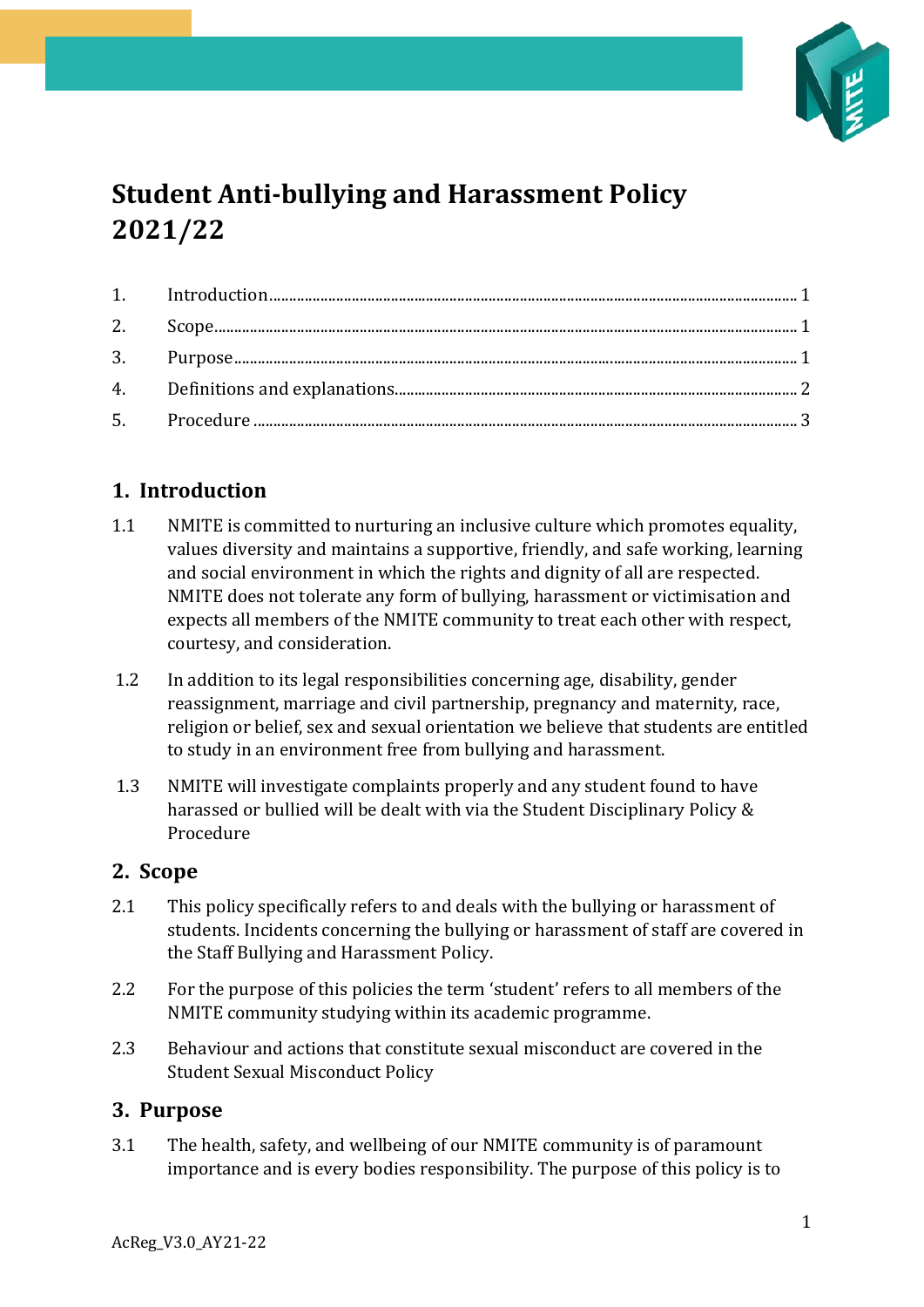

provide the framework for dealing with all forms of harassment and bullying. To ensure all students know what they should do if bullying or harassment arises and it provides for documented, impartial and objective investigation, while maintaining total discretion, confidentiality, and freedom from recrimination

### <span id="page-1-0"></span>**4. Definitions and explanations**

- 4.1 Behaviour can constitute bullying or harassment where it violates the dignity of a student on the grounds of their age, disability, gender reassignment, marriage or civil partnership, pregnancy or maternity, race, religion or belief, sex or sexual orientation (the protected characteristics); and is unwelcome by the recipient or a witness or where it creates an intimidating, hostile and degrading, humiliating or offensive environment. Individual or accumulative acts can seriously undermine the dignity and confidence of the affected student.
- 4.2 Bullying is a form of harassment and describes a threatening or intimidating environment in which one or more people may become fearful because of negative or hostile behaviour.
- 4.3 Examples of bullying include, but are not limited to the following:
	- i. Behaviour that has the purpose of effect of creating an intimidating, degrading, or offensive environment.
	- ii. Verbal or physical abuse
	- iii. Isolation, non-co-operation, and exclusion; which may include spreading nasty stories about a person, being the subject of malicious rumour, tormenting, ridicule, humiliation.
	- iv. Coercion
	- v. Intrusion by pestering, spying, and stalking, including online.
	- vi. Cyberbullying: the use of digital communication particularly mobile phones and the Internet (including social networking sites, blogs, e-mail, video, and instant messaging) to deliberately upset or cause offence to another person.
- 4.4 Conduct becomes harassment if it persists and it has been made clear that it is regarded as offensive by the recipient or a witness to the conduct, although a single offensive act can amount to harassment if it is sufficiently serious. Harassment is unwanted behaviour by one or more people, whether intentional or not, which violates a person's dignity and created a feeling of anxiety, humiliation, distress, or discomfort. It has three common features:
	- i. It is unwelcome
	- ii. It makes the environment intimidating, degrading or offensive
- iii. It is unacceptable to the complainant or a witness.
- 4.5 Detrimental behaviour because of an association with a protected characteristic:

Bullying and harassment may not be based on the fact that a student belongs to a particular group, but simply because the individual has been singled out for such treatment or associates with someone of a protected characteristic. For example,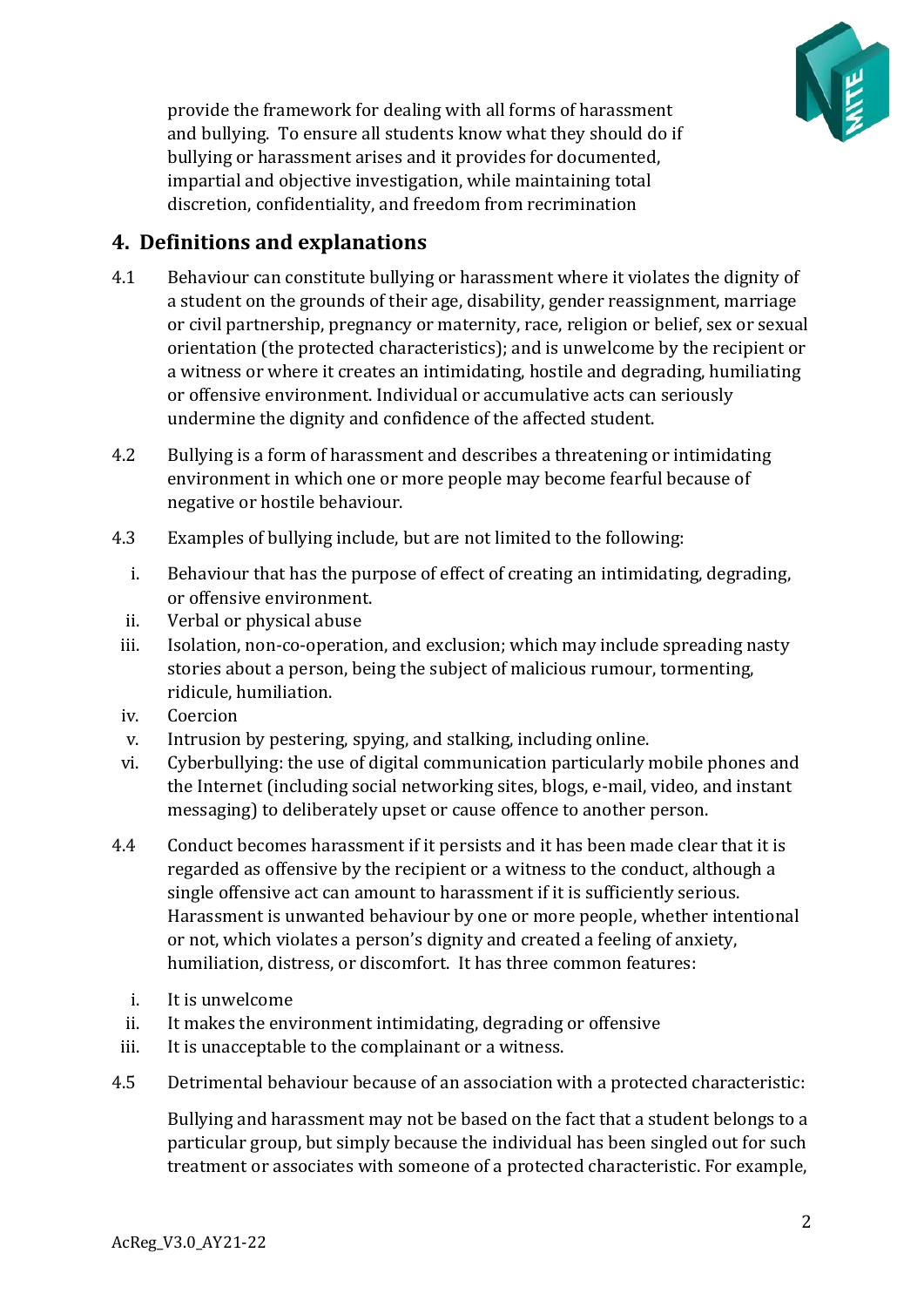

this would include claiming someone is gay when they are not or making fun of someone who has a disabled relative. The bullying and harassment may take the following forms, though again this is not intended as an exhaustive list:

- i. Limiting or withdrawing verbal communication
- ii. Isolating a student by unfriendly behaviour
- iii. Behaviour designed to belittle or produce anxiety in a student.
- 4.6 Bullying and/or Harassment need not be intentional. The key is whether it is unwanted by, and offensive to, the recipient or a witness. The effect on the individual is the key concern. Every student has the right to work without fear of harassment or abuse, whether on the grounds of age, disability, gender reassignment, marriage and civil partnership, pregnancy and maternity, race, religion or belief, sex, sexual orientation or any other grounds. Bullying and harassment of any nature will not be tolerated at NMITE.

#### <span id="page-2-0"></span>**5. Procedure**

- 5.1 The aim of this procedure is to protect students from bullying and harassment and to enable them, if necessary, to make a complaint or assist in an investigation without fear of reprisal.
- 5.2 Any student disclosing any experience of bullying or harassment are assured that they will receive support to ensure any incident is be dealt with promptly and effectively. Students should always report any incidence of bullying or harassment to the Student Support Services Team or their Personal Tutor.
- 5.3 When appropriate, every effort will be made to resolve the situation informally. However, some incidents, by virtue of their serious nature will need to be dealt with under the formal procedure. The police may need to be contacted in more serious cases such as those involving assault, cyber-bullying and/or persistent bullying outside the jurisdiction of NMITE.
- 5.4 A student who feels harassed or bullied should, if appropriate, make clear to the 'harasser' that their conduct is unwelcome and ask them to stop. Alternatively, this initial approach may be facilitated by a member of the Student Support Services Team.
- 5.5 If the initial approach does not stop the harassment, the Student Support Services Team will undertake an investigation. The investigation of a complaint of bullying or harassment should be handled sensitively with due respect for the rights of all parties involved. Confidentiality should be maintained as far as possible. If an investigation indicated that the complaint is justified, the 'harasser(s)' will be dealt with under the Student Disciplinary Policy..
- 5.6 The Student Support Services Team will attempt a variety of strategies to ensure that the matter is resolved and that the student who has been bullied or faced harassment feels confident that the matter has been dealt with appropriately. As